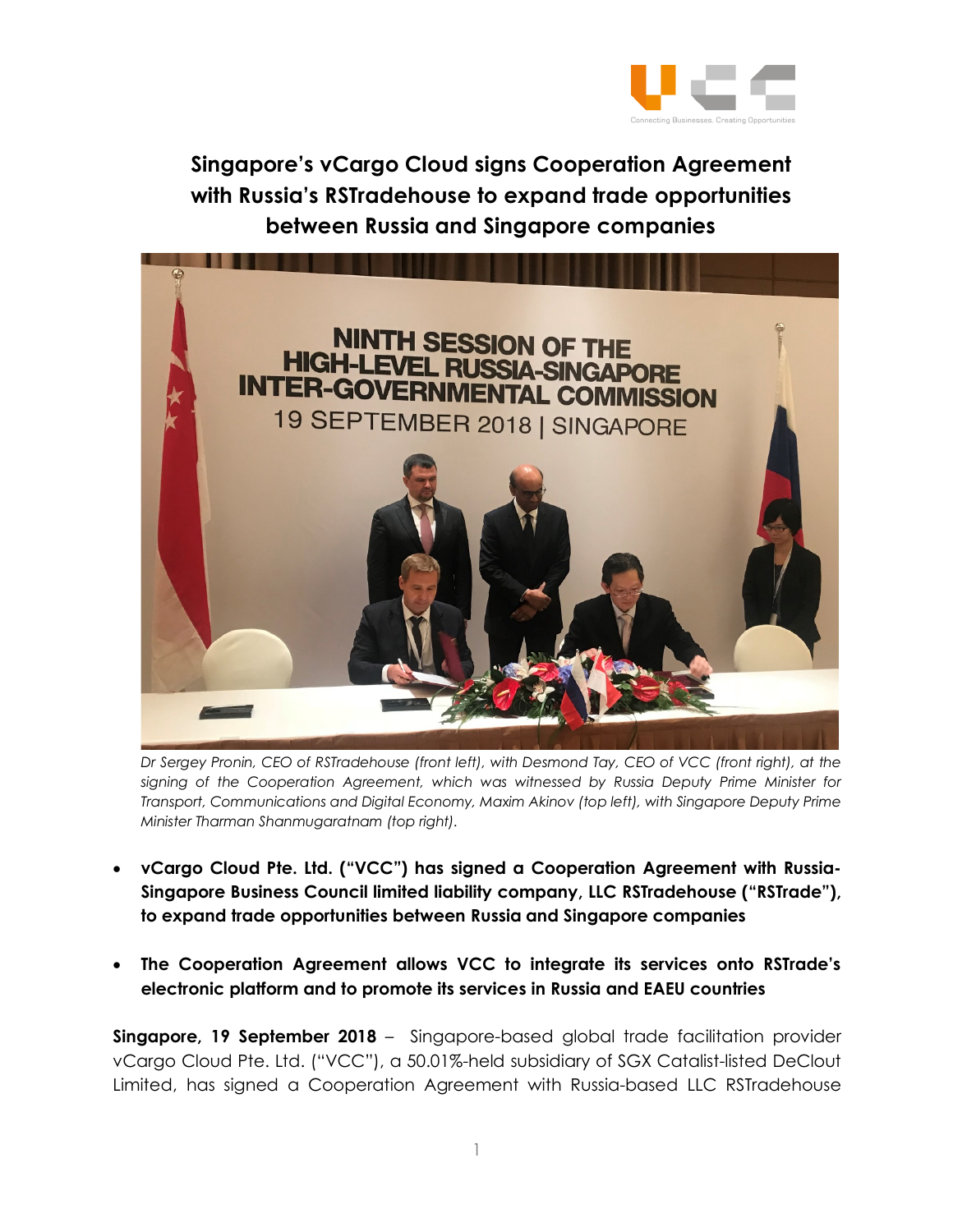

("RSTrade"), increasing VCC's CamelONE™ reach to Russia and Eurasian Economic Union (EAEU) countries.

The signing ceremony took place during the ninth session of the high-level Russia-Singapore Inter-Governmental Commission (IGC9) held on 19 September 2018. The signing was witnessed by Singapore Deputy Prime Minister Tharman Shanmugaratnam and Russia Deputy Prime Minister for Transport, Communications and Digital Economy Maxim Akimov.

Under the terms of the Cooperation Agreement, VCC and RSTrade have agreed to mutually integrate their platform's services, and present and promote each other's goods and services to trade customers in Singapore and ASEAN, as well as Russia and EAEU countries.

The linking of both platforms will boost trade in the areas of contract manufacturing, logistic services and customs compliance services between both countries, and in the ASEAN and EAEU regions.

Through the Cooperation Agreement, VCC can readily access the 81,547 companies from 16 countries already listed on the RSTrade platform, allowing VCC to establish an entry point into a much larger market. Of the 16 countries, Russia alone has a population of 142 million and recorded more than US\$500 billion worth of trade in 20171, providing VCC with opportunities to extend the reach of its CamelONE™ platform.

VCC's CamelONE™ platform revolutionises global trade by connecting importers, exporters, logistics companies, warehouses, banks, insurers, government agencies and other players onto a neutral and unified platform that supports the entire trade process, simplifying cross-border trade. The platform is currently deployed in 14 countries across Asia, Central Asia and Africa.

This latest agreement is in line with VCC's business strategy to expand its global footprint and digitalise global trade, allowing its stakeholders to move towards fully transparent paperless transactions.

<sup>&</sup>lt;sup>1</sup> The World Factbook, Central Intelligence Agency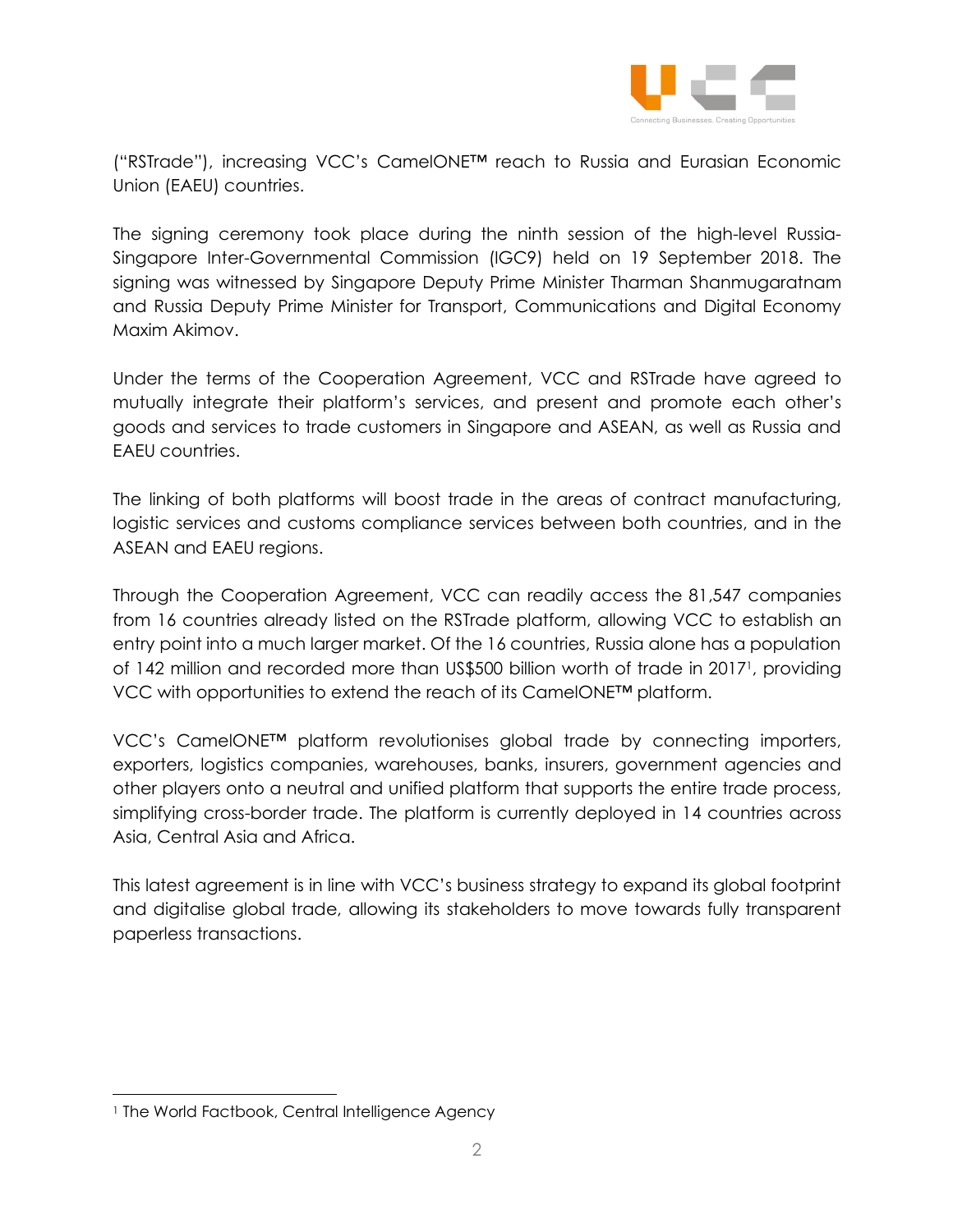

**Dr Sergey Pronin, Chief Executive Officer of RSTrade,** said, "We believe that this integration of our two systems can result in an increase in trade and in the number of joint engineering projects between not only Russia and Singapore but also between EAEU and ASEAN countries. We can work together to facilitate all export-import services, as the systems can automate digitally the full cycle – from idea and contract manufacturing up to logistics and delivery."

**Mr Desmond Tay, Chief Executive Officer of VCC,** commented, "The Cooperation Agreement with RSTrade allows VCC the opportunity to extend CamelONE™'s global connectivity, increasing its reach into Russia and the EAEU region."

– End –

## **About LLC RSTradehouse ("RSTrade")**

RSTrade is the management company of Russian-Singapore Business Council (www.rsbctrade.ru) and operator of electronic information-service business-to-business (B2B) platform RSTrade (www.rstradehouse.com).

The company's main mission is to develop business opportunities and facilitate mutually beneficial cooperation between Russian and foreign businessmen, increase the reach of the Russian business community while enforcing the country's policy in the field of international economic relations, as well as to join efforts and organise constructive dialogue between the business communities of Russia and Asia-Pacific countries.

With strong know-how of the contract manufacturing industry, RSTrade's activities include the comprehensive promotion of the high-tech industrial products of Russian manufacturers to the markets of Southeast Asia, India and Australia, and the implementation of new ways of doing business for Russian businesses through their international economic relations experience and the constant exploration of promising innovative solutions.

## **About vCargo Cloud ("VCC")**

Headquartered in Singapore, VCC is the leading Infocomm Technology ("ICT") solutions and service provider in Asia, specialising in technological solutions for governments and enterprises worldwide, in the domain of trade and logistics. We provide e-trade and efreight solutions through VCC CamelONE™ platform, connecting key stakeholders in the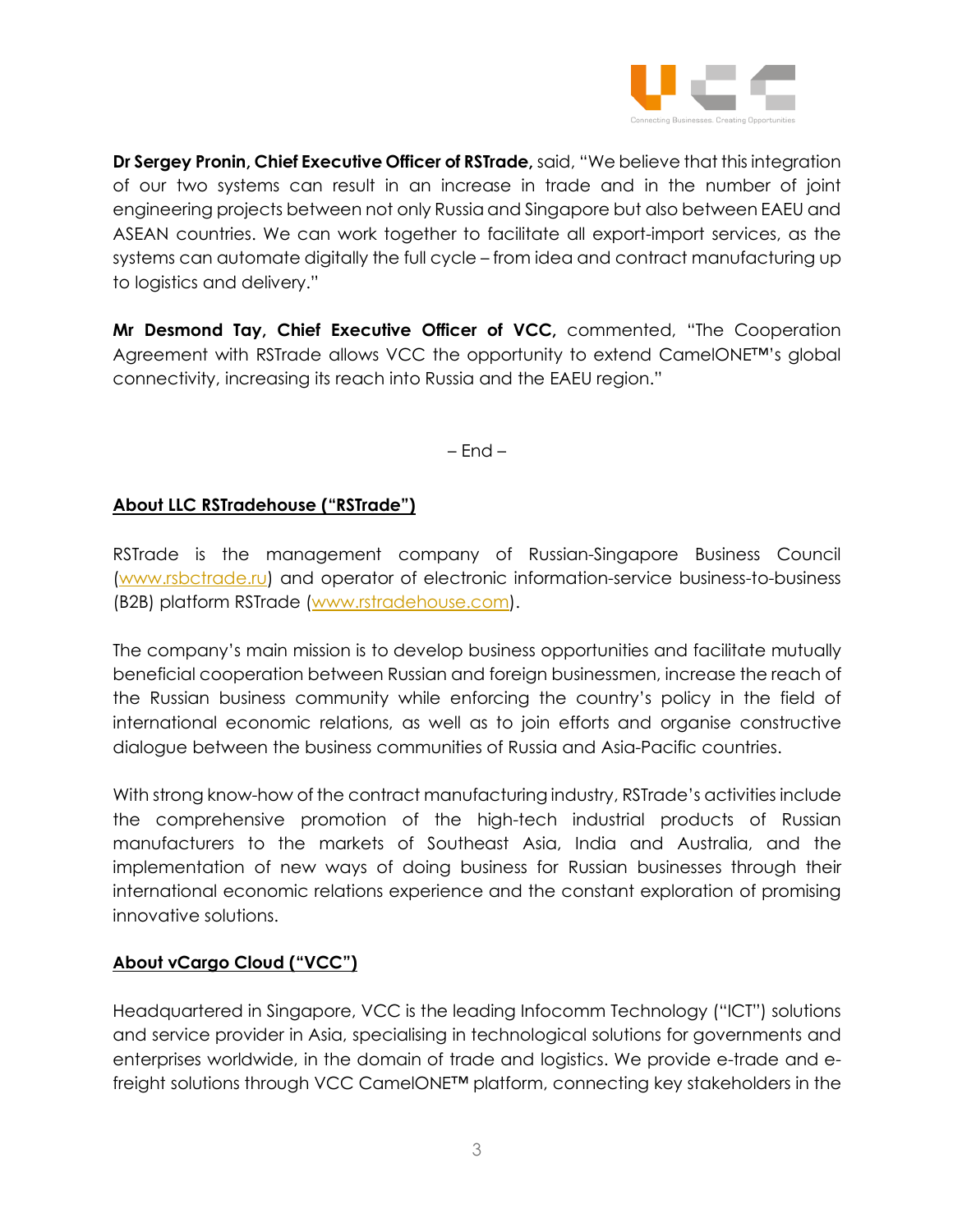

trade and logistics industry globally; including government agencies, traders, freight forwarders, carriers and financial institutions.

Backed by a team of experienced and dedicated IT and logistics professionals, VCC revolutionises the e-trade sector through designing and providing an IT infrastructure consisting of a cloud messaging platform that enables the exchange of digitalised data for cargo and financial information, allowing stakeholders in trade, logistics and supply chain to communicate and collaborate virtually on the platform, simplifying global trade.

On an international level, VCC's strategic partners include Asian Development Bank, International Air Transport Association, International Federation of Freight Forwarders Associations, Kenya Trade Network Agency, and Mauritius Network Services. Additionally, we also work closely with Singapore government agencies, including CAAS, Enterprise Singapore, IMDA, SCE, Singapore Customs, as well as chambers and industrial associations.

For more information, please visit www.vcargocloud.com

## **For media enquiries, please contact:**

Charlene Chen Toh Wei Lin DeClout Limited DeClout Limited Tel: +65 6818 1807 Tel: +65 6818 1808 charlene.chen@declout.com weilin.toh@declout.com

WeR1 Consultants Pte Ltd Tel : +65 6737 4844 declout@wer1.net